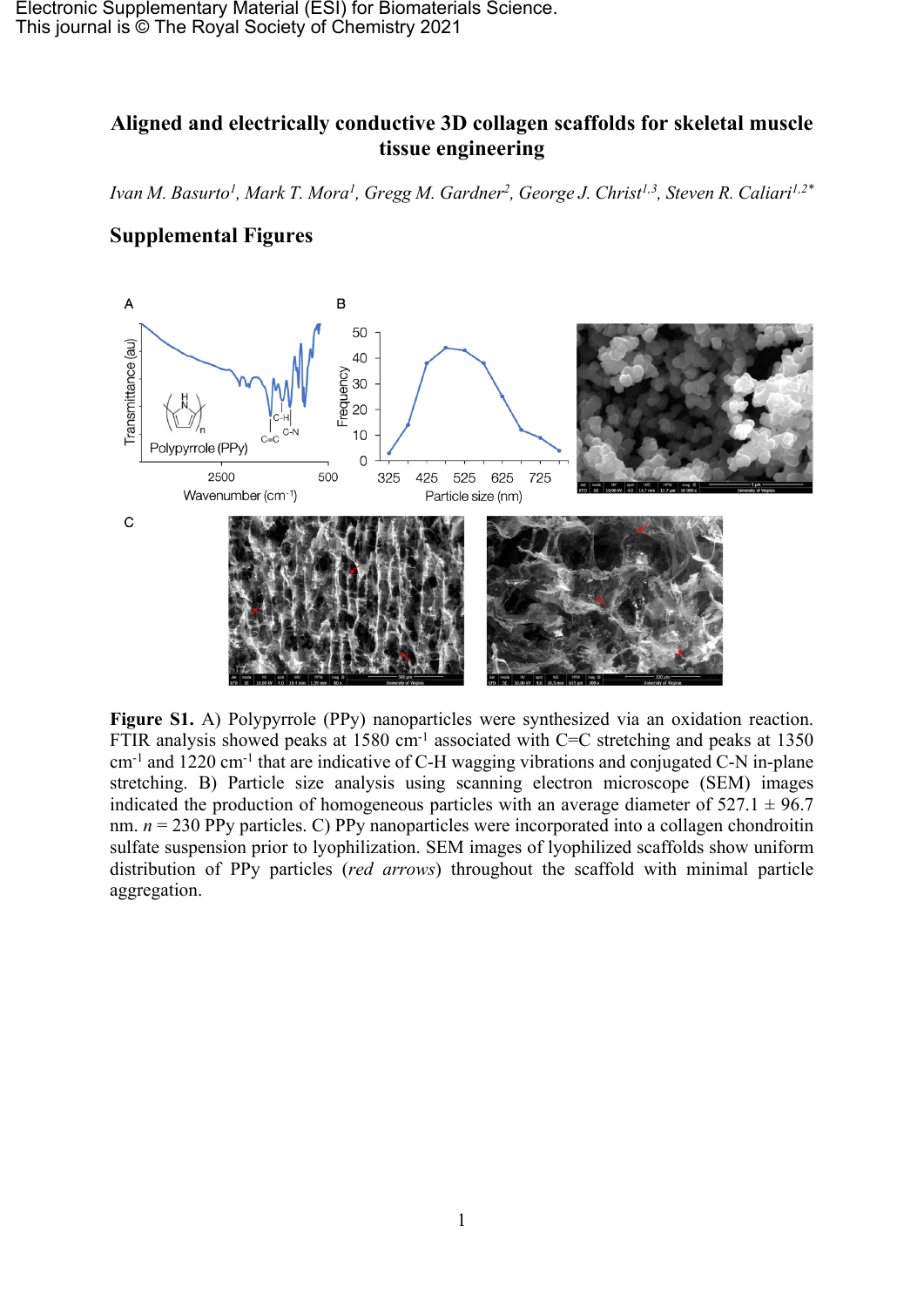

**Figure S2.** Quantification of metabolic activity over 7 days of culture showed that scaffolds with higher loading of polypyrrole (1.5, 3 wt%) promoted significantly decreased C2C12 myoblast metabolic activity. \*:  $P < 0.05$ , \*\*\*:  $P < 0.001$ , \*\*\*:  $P < 0.0001$ .  $n = 4$  scaffold per experimental group.



**Figure S3.** The percentage of the image area occupied by myosin heavy chain (MHC) staining was quantified using ImageJ. After 5 days in differentiation media there was significantly higher signal in the PPy-containing group compared to day 2 signal for the CG-only scaffold control.  $\dot{P}$  < 0.05. *n* = 4 scaffolds per experimental group.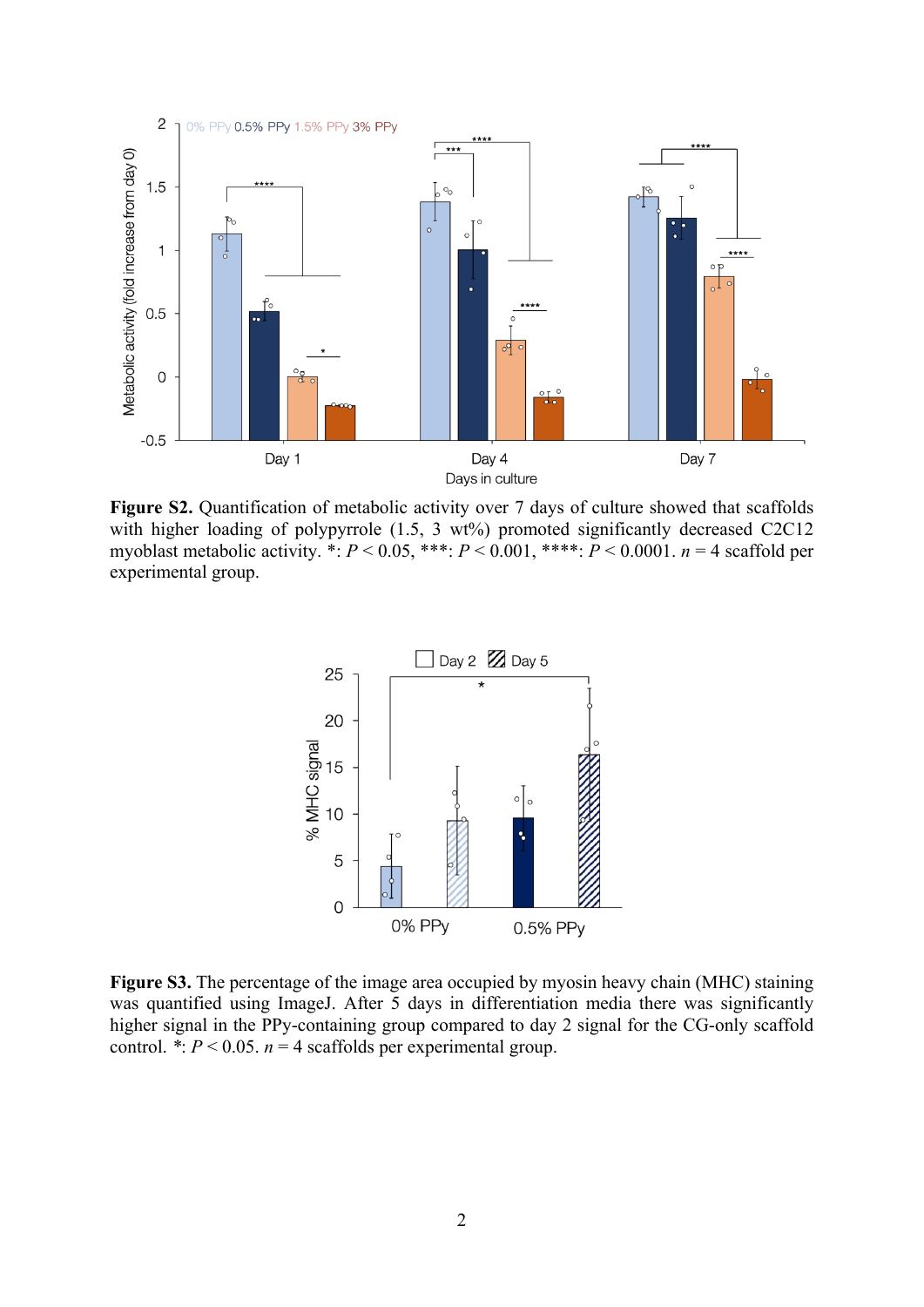

**Figure S4.** Myotube diameter was quantified using DiameterJ, an ImageJ plugin. There were no significant changes observed in myotube diameter as a function of culture time or PPy incorporation.  $n = 3$  scaffolds per experimental group.



**Figure S5.** Assessment of myogenic differentiation indicated that culture time and PPy incorporation did not appreciably affect MyoD expression. *Scale bar:* 100  $\mu$ m. *n* = 3 scaffolds per experimental group.